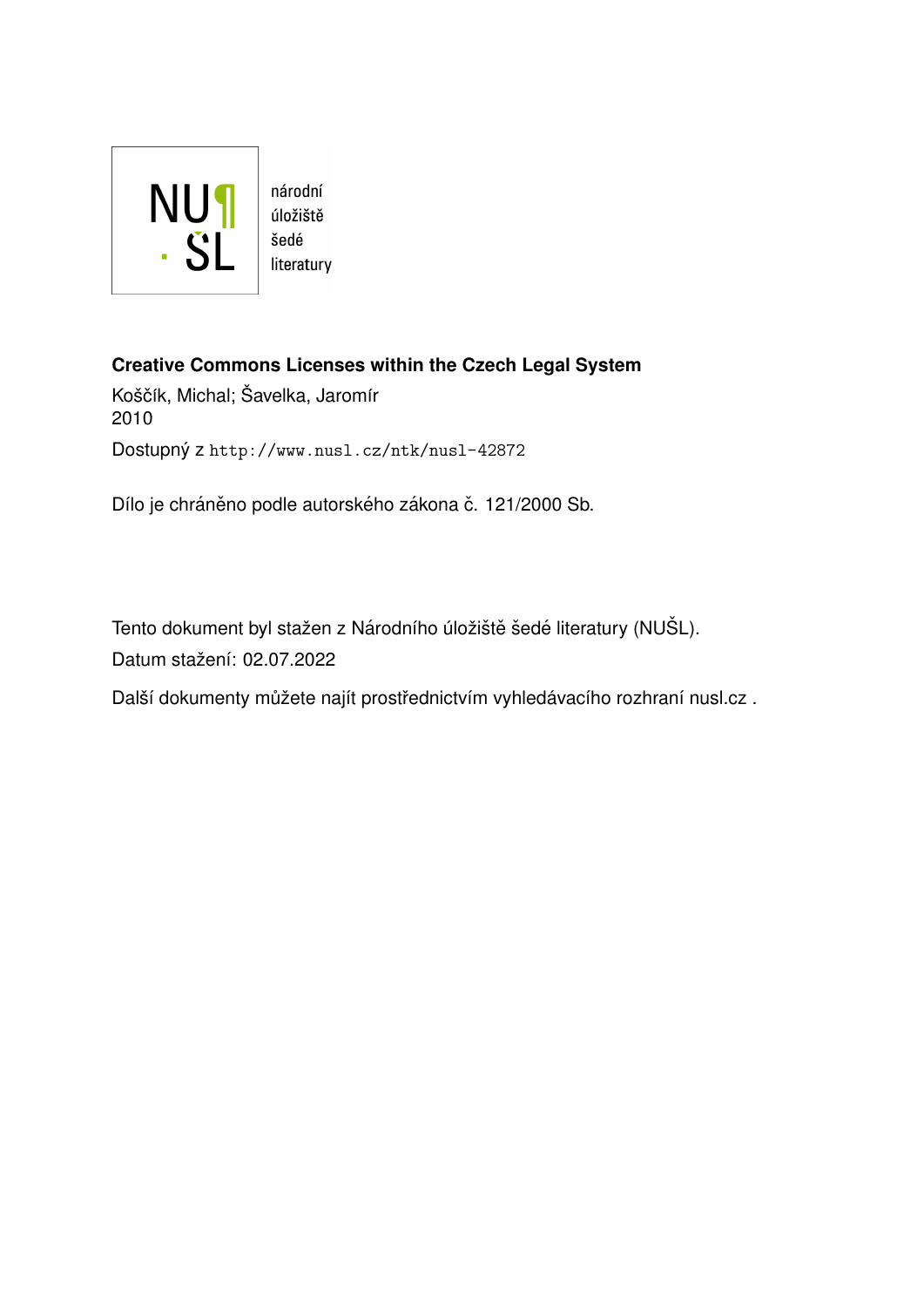

#### **Legal Aspects of Creative Commons Licenses within the Czech legal order**

#### 3rd Seminar about the Access to "Grey Literature"



Tento projekt je spolufinancován Evropským sociálním fondem a státním rozpočtem České republiky



INVESTICE DO ROZVOJE VZDĚLÁVÁNÍ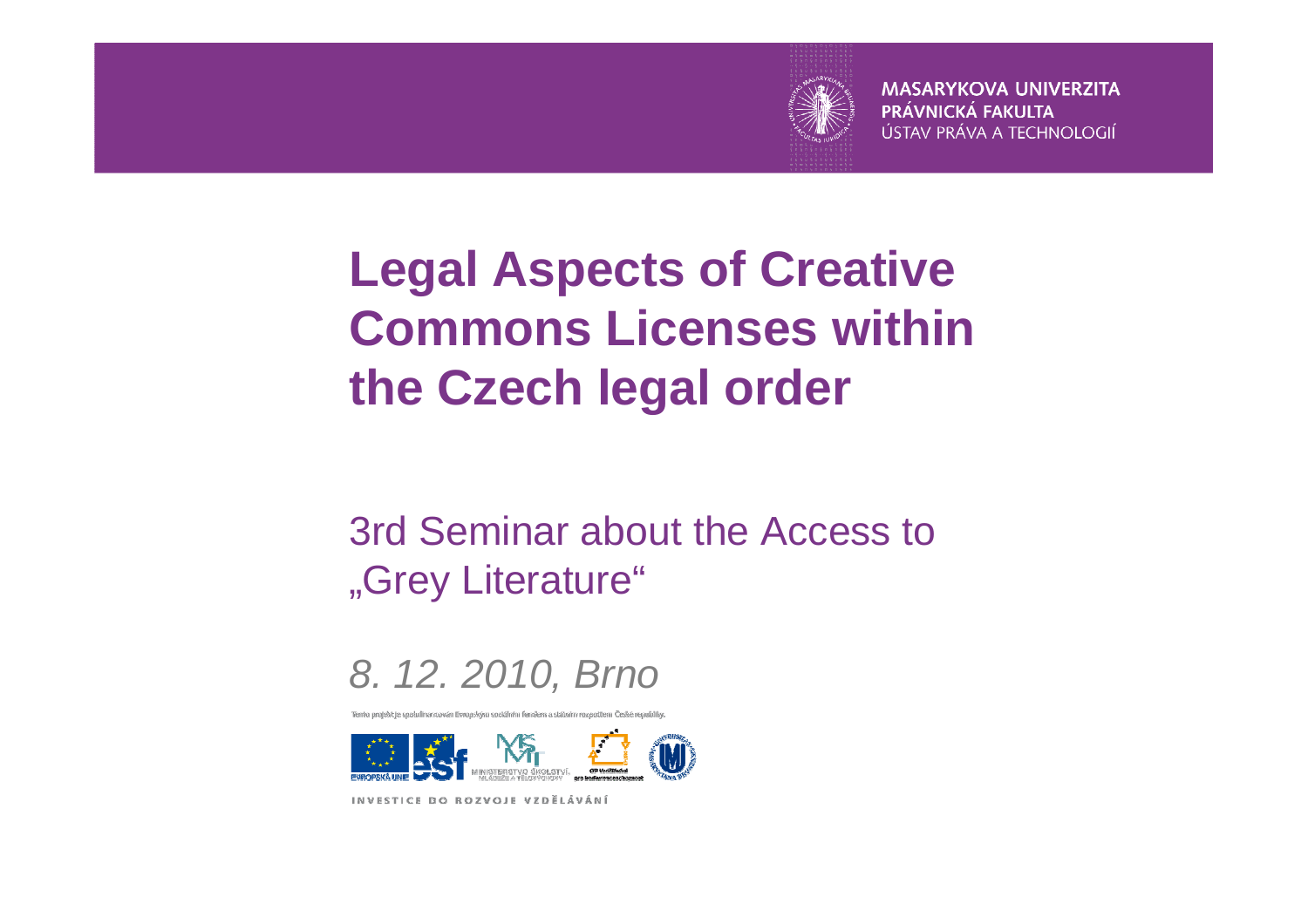



### **Mgr. Michal Koščík**

 Institute of Law and TechnologyFaculty of Law, Masaryk UniversityEmail: **michalkoscik@gmail.com**

### **Mgr. Jaromír Šavelka**

 Institute of Law and TechnologyFaculty of Law, Masaryk UniversityEmail: **jaromir.savelka@law.muni.cz**

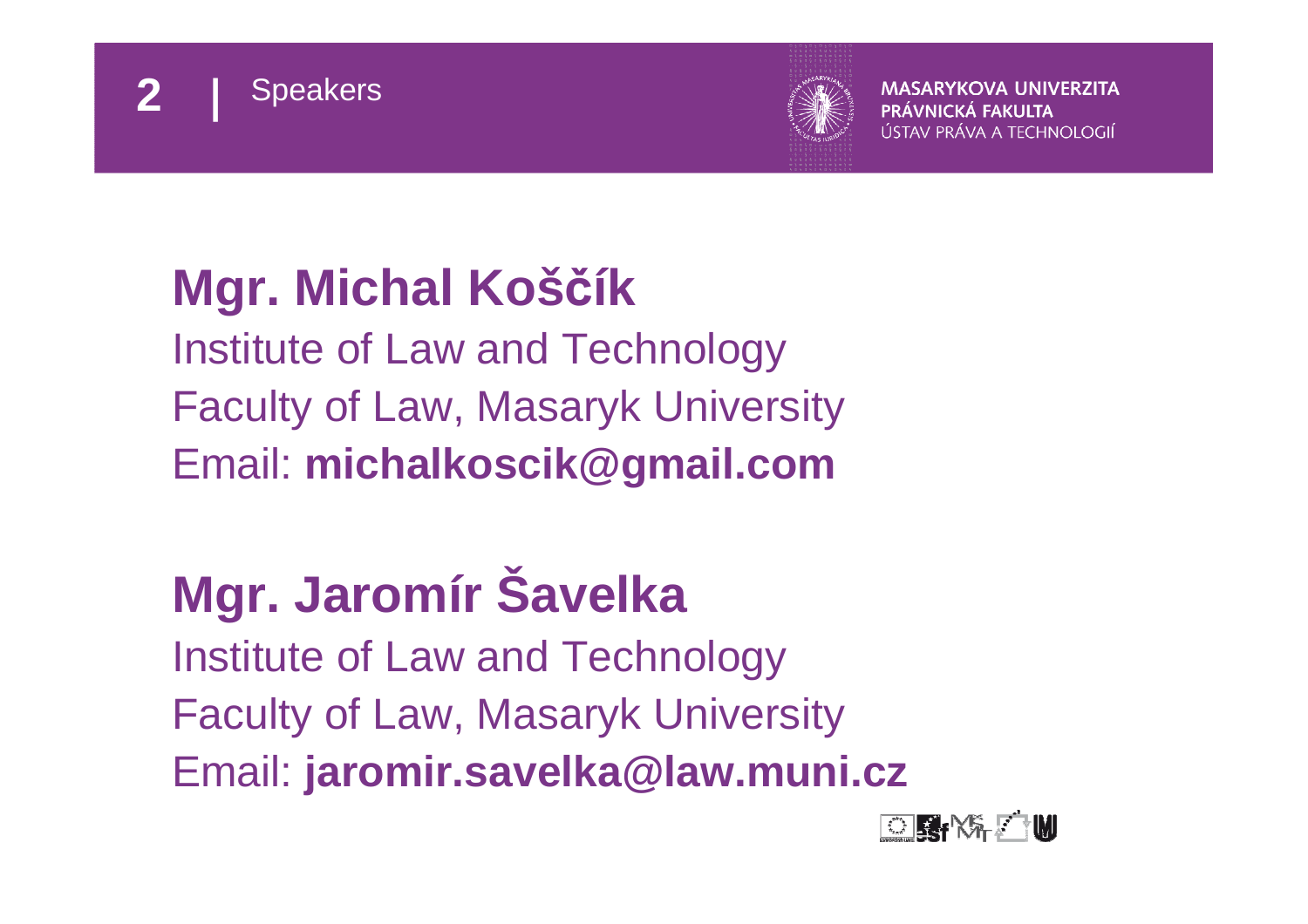



#### **Legal Aspects of Creative Commons Licenses within the Czech legal order**

# **OVERVIEW OF THE PRESENTATION**

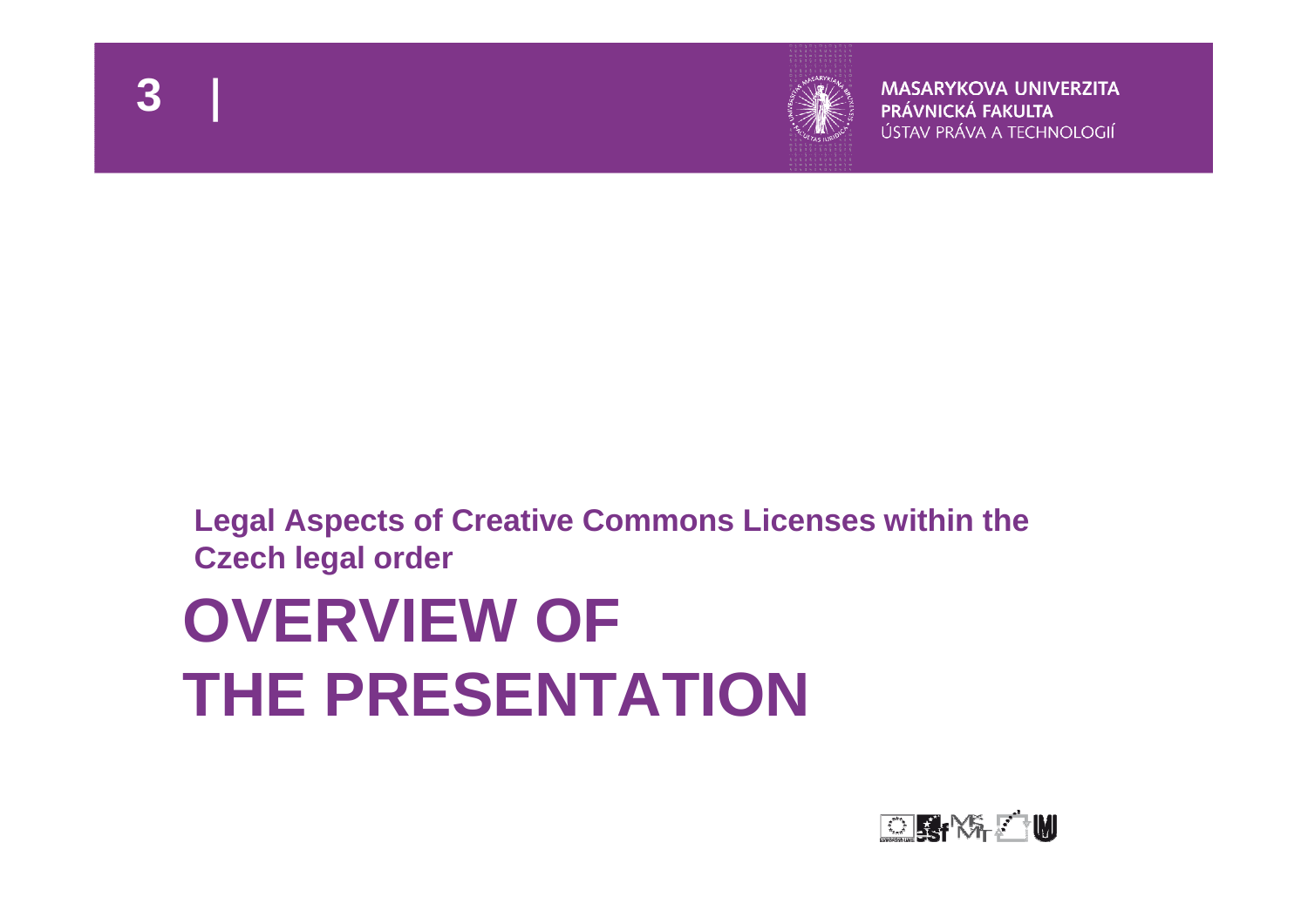



### • **CC Licenses in the Czech Republic**

- –Legal background
- –Translation and implementation of the CC Licenses

### • **Identification of the related legal issues**

- –The issues regarding the licensing of the works
- –Employee work, works for contract

### • **Possible approaches to CC licensing**

- –"Gung ho" approach
- –"Informed author" approach
- –"Institutional" approach

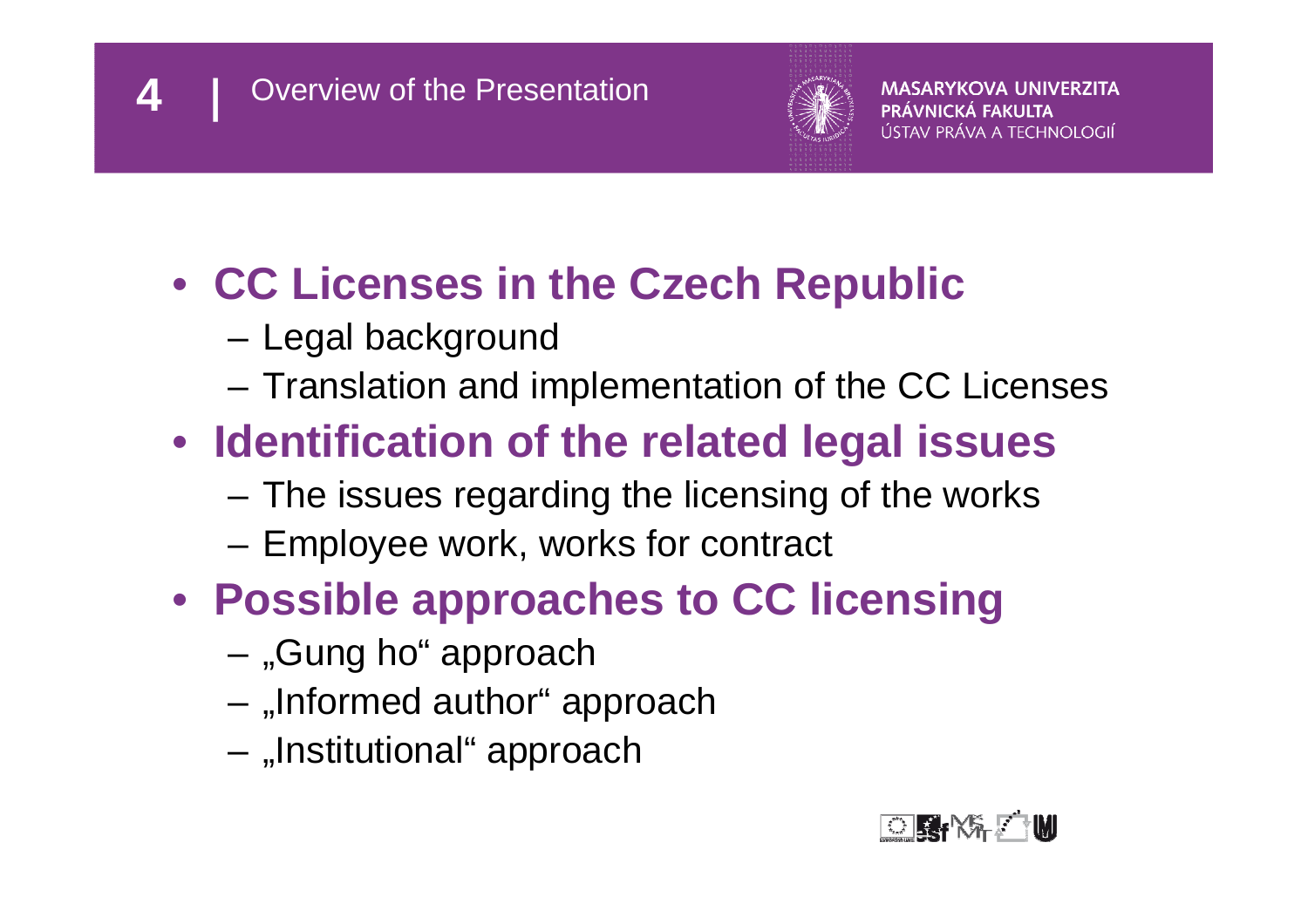



#### **Legal Aspects of Creative Commons Licenses within the Czech legal order**

# **CC LICENSES IN THE CZECH REPUBLIC**

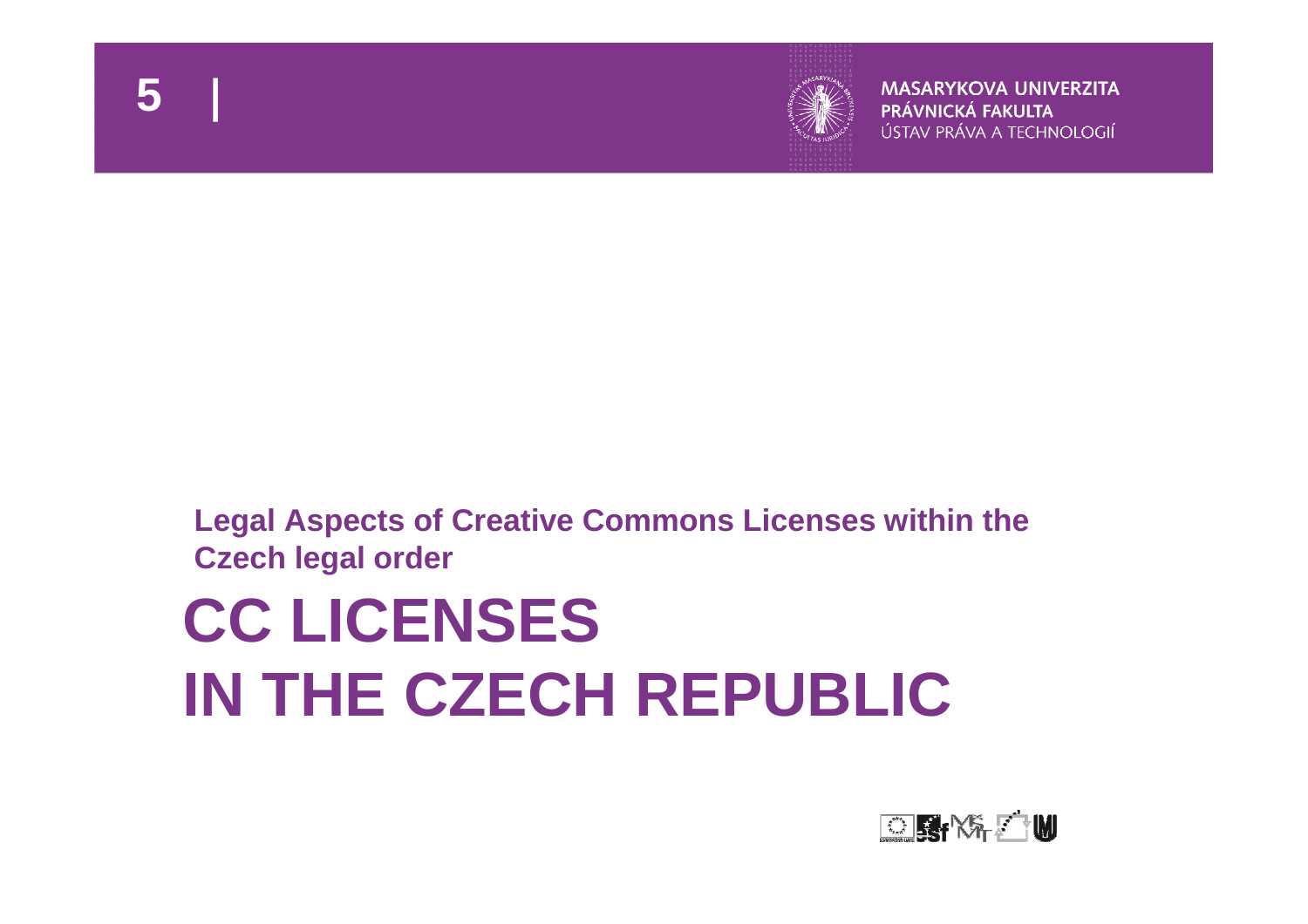

#### **Sec. 46 of the Czech Copyright Act**

(5) An offer to enter into an agreement is involved even in the cases where the **declaration of will is addressed to an indeterminate circle of persons**.

(6) With respect to the content of the proposal or to the practice introduced between the parties, or with respect to the generally established practice, the person to whom the offer to enter into an agreement is addressed may **express his consent with the offer by carrying out an act** without notifying it to the offering party, such an act being based on the offered agreement including, but not limited to the provision or acceptance of a discharge.

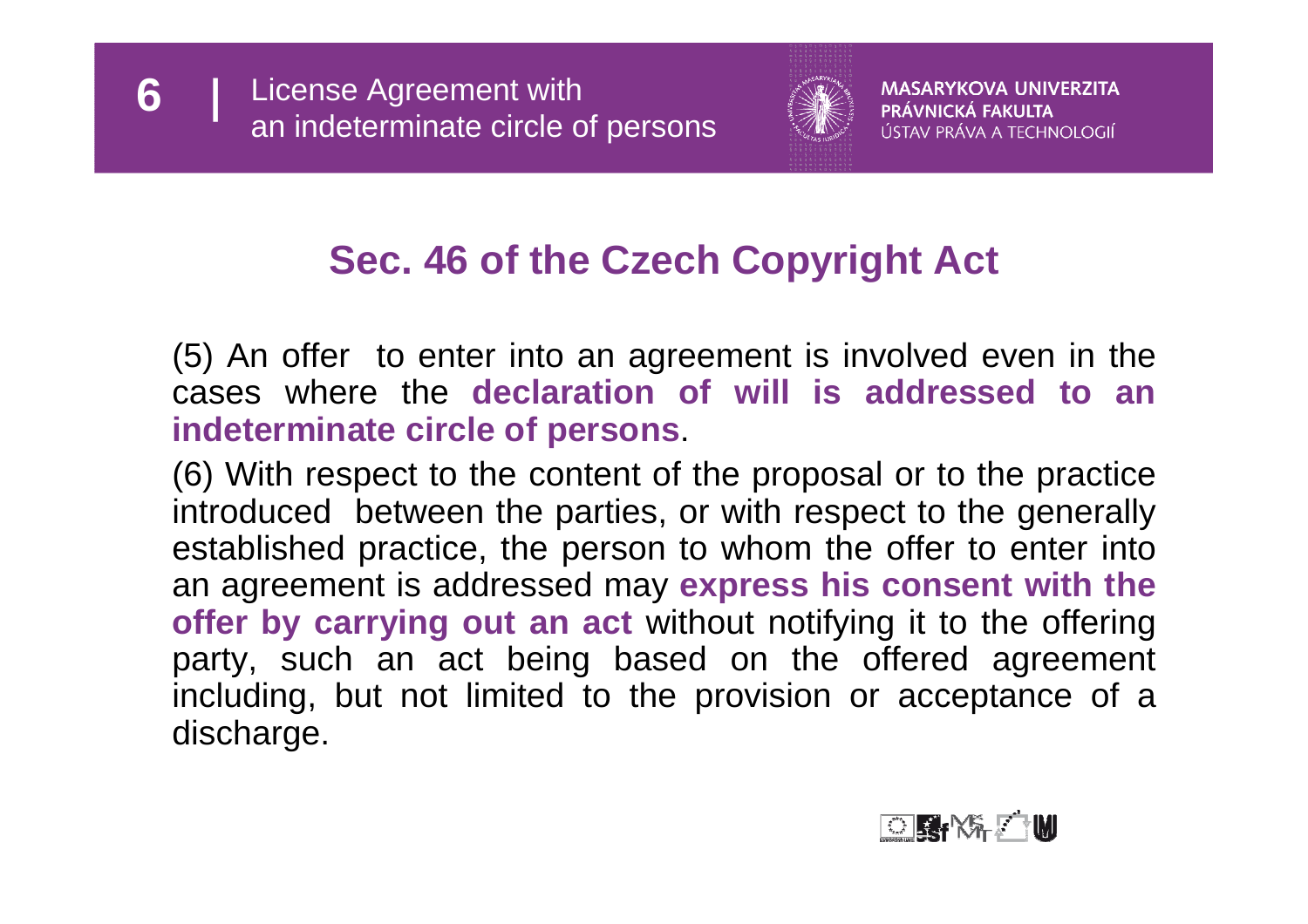**7**



**MASARYKOVA UNIVERZITA** PRÁVNICKÁ FAKULTA ÚSTAV PRÁVA A TECHNOLOGIÍ

#### **Legal Aspects of Creative Commons Licenses within the Czech legal order**

# **IDENTIFICATION OF THE RELATED LEGAL ISSUES**

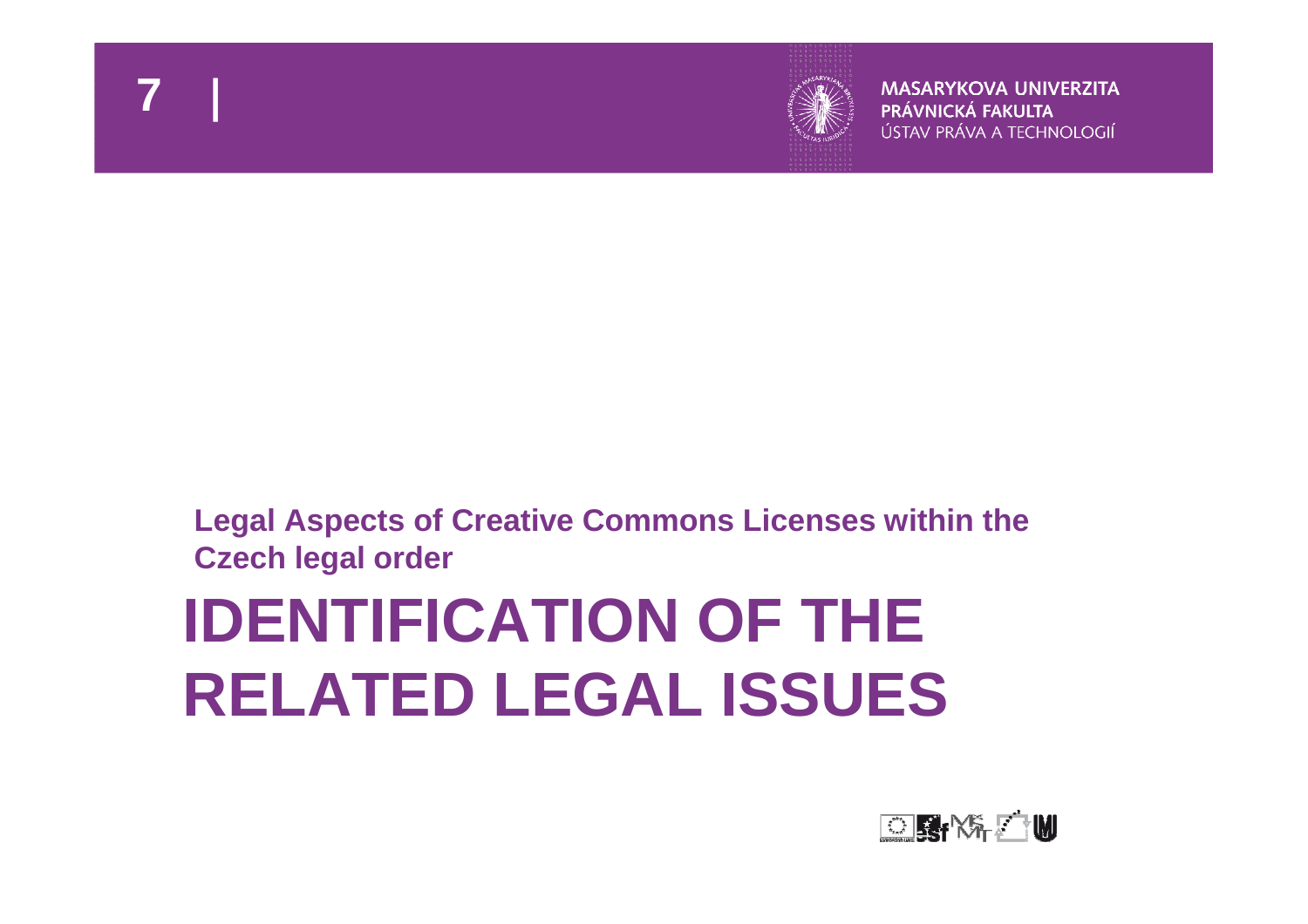



## • **Exclusive licenses**

- **Employee works**
- **Works contracts**



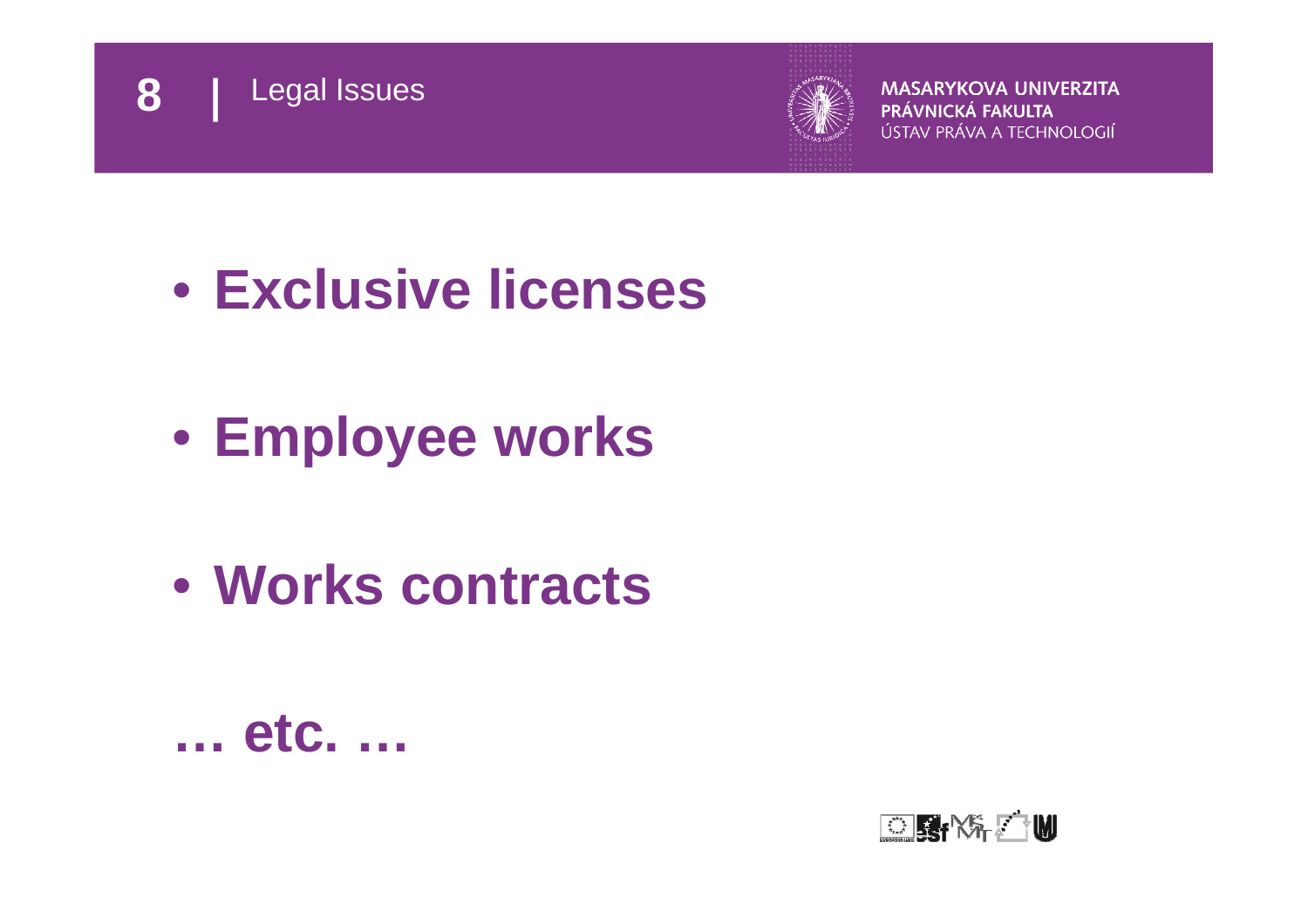



#### **Sec. 47 of the Czech Copyright Act**

(1) A licence may be granted as an **exclusive licence** or a non-exclusive licence, unless otherwise provided in <sup>a</sup> special legal regulation. Unless otherwise follows from the agreement, it shall be deemed that the licence is non-exclusive.

(2) In the case of an exclusive licence, **the author may not grant the licence to any third party** and shall, unless agreed otherwise, refrain from exercising the right to use the work in the same way to which he granted the licence.

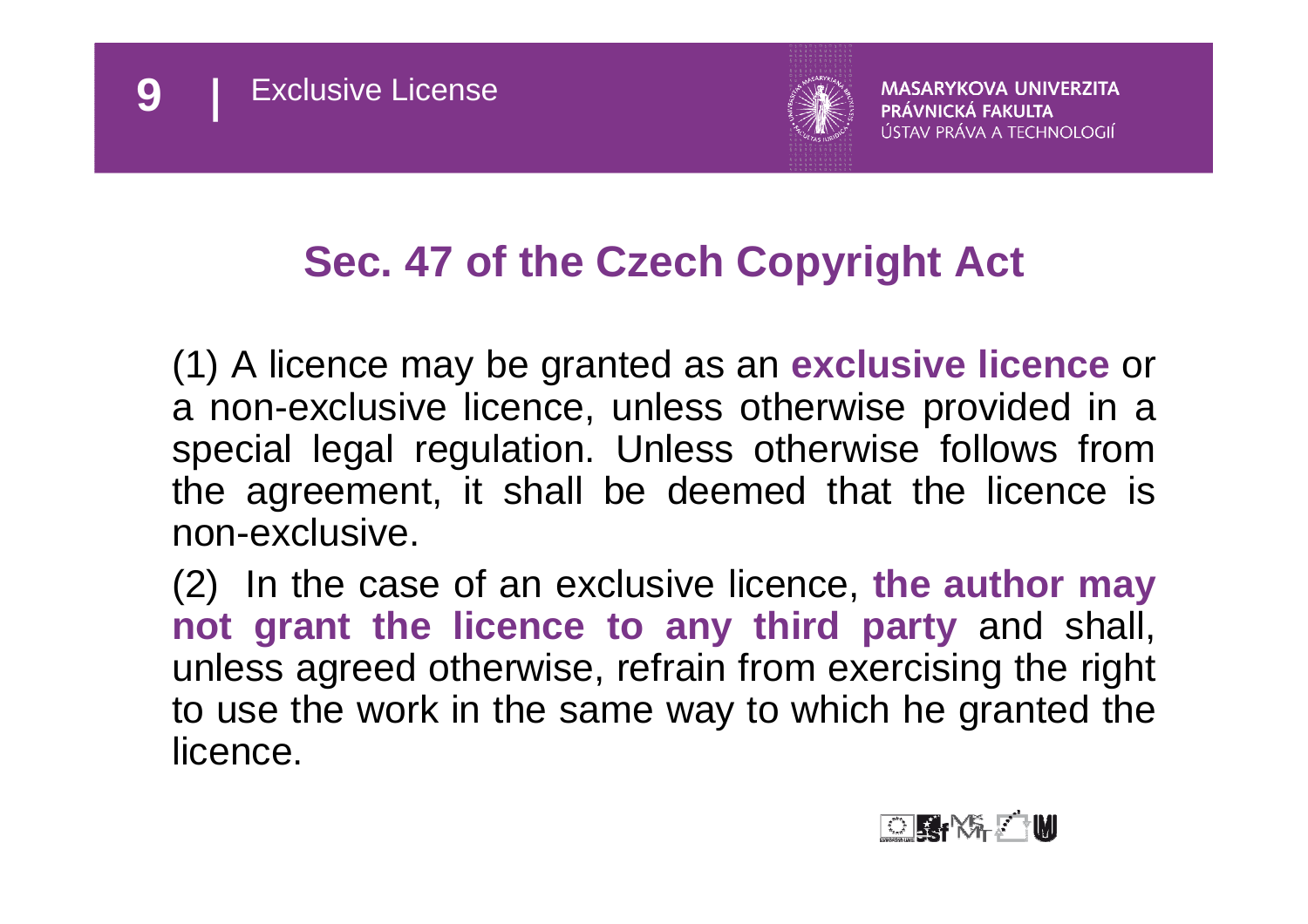



#### **Sec. 58 of the Czech Copyright Act**

(1) Unless otherwise agreed, the author's economic rights to a work created by the author in fulfilling his duties arising fromthe employment or civil service contract with the employer or from an employment relationship between a cooperative and its member (hereinafter referred to as employee work) **shall be exercised by the employer in his own name and on his own account**. The employer may only assign the exercise of the right pursuant to this paragraph to a third party with the author's consent, unless this occurs when an undertaking or any part thereof is being sold.

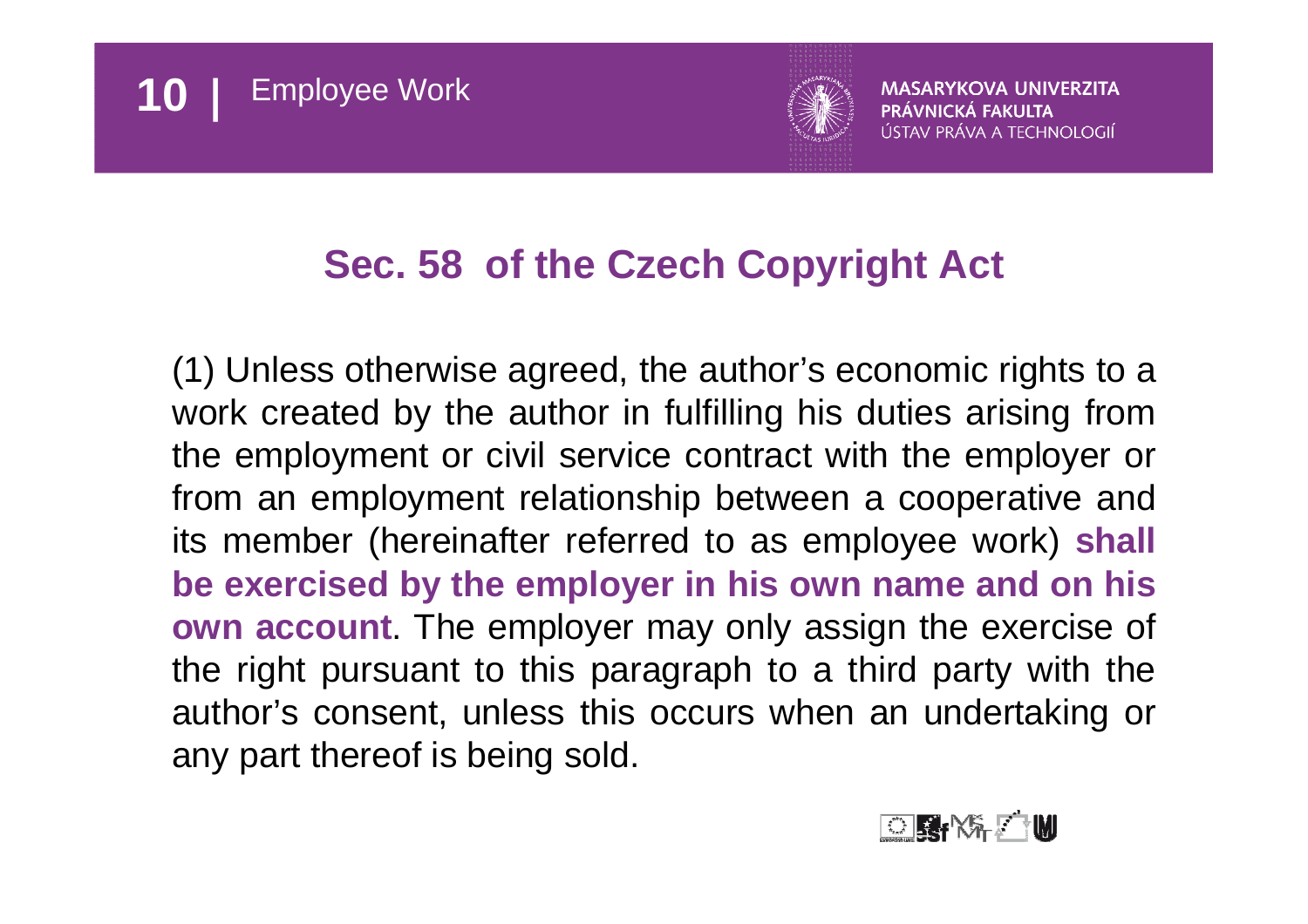



#### **Sec. 61 of the Czech Copyright Act**

(1) If a work is created by the author on the basis of a contract for work (a work created to order), then, unless otherwise agreed, it shall be deemed that **the author has granted a licence for the purpose following from the contract**. Unless otherwise provided in this Act, the customer may only use the work beyond such a purpose on the basis of a licence agreement.

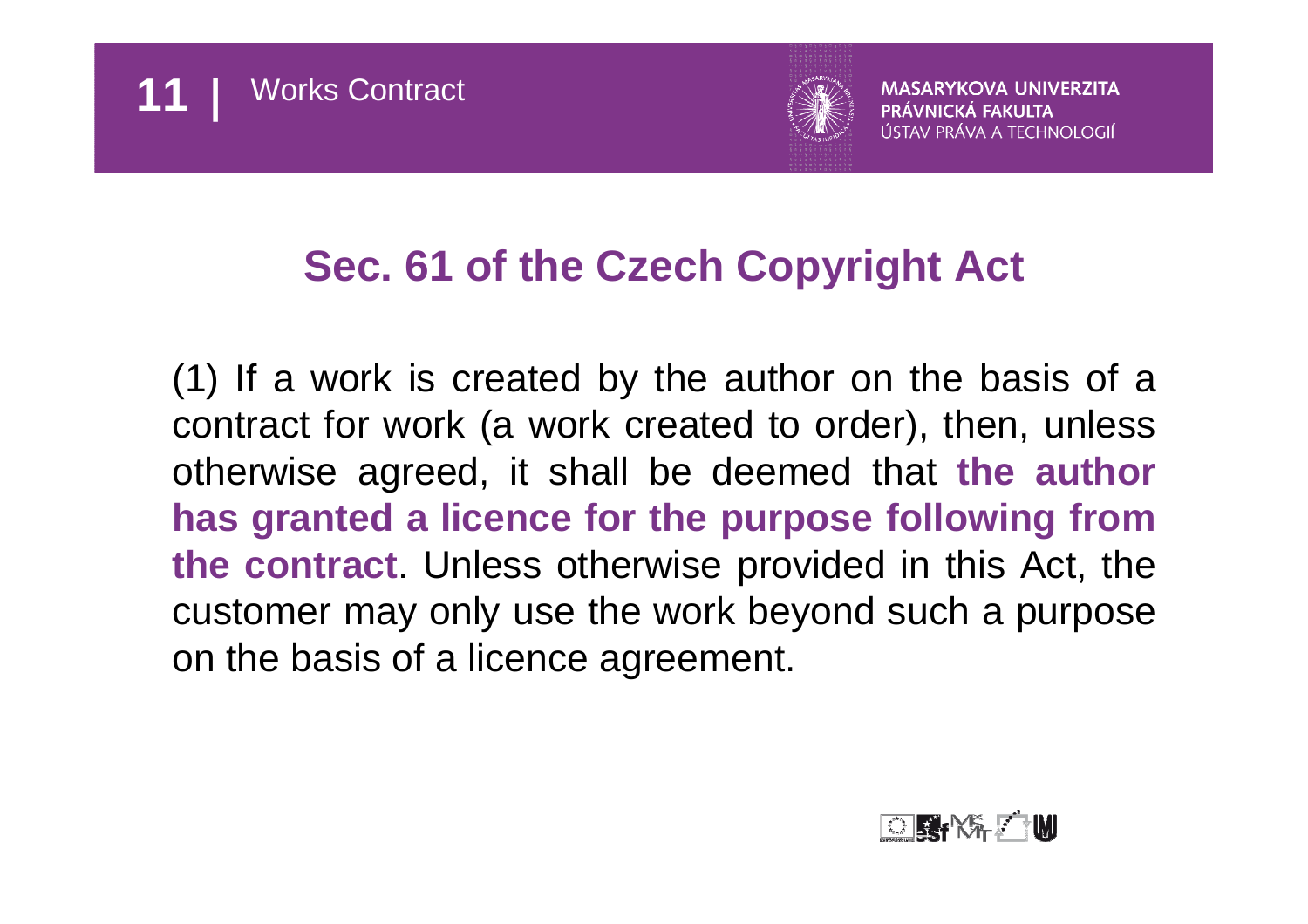



## • **Exclusive licenses**

- **Employee works**
- **Works contracts**



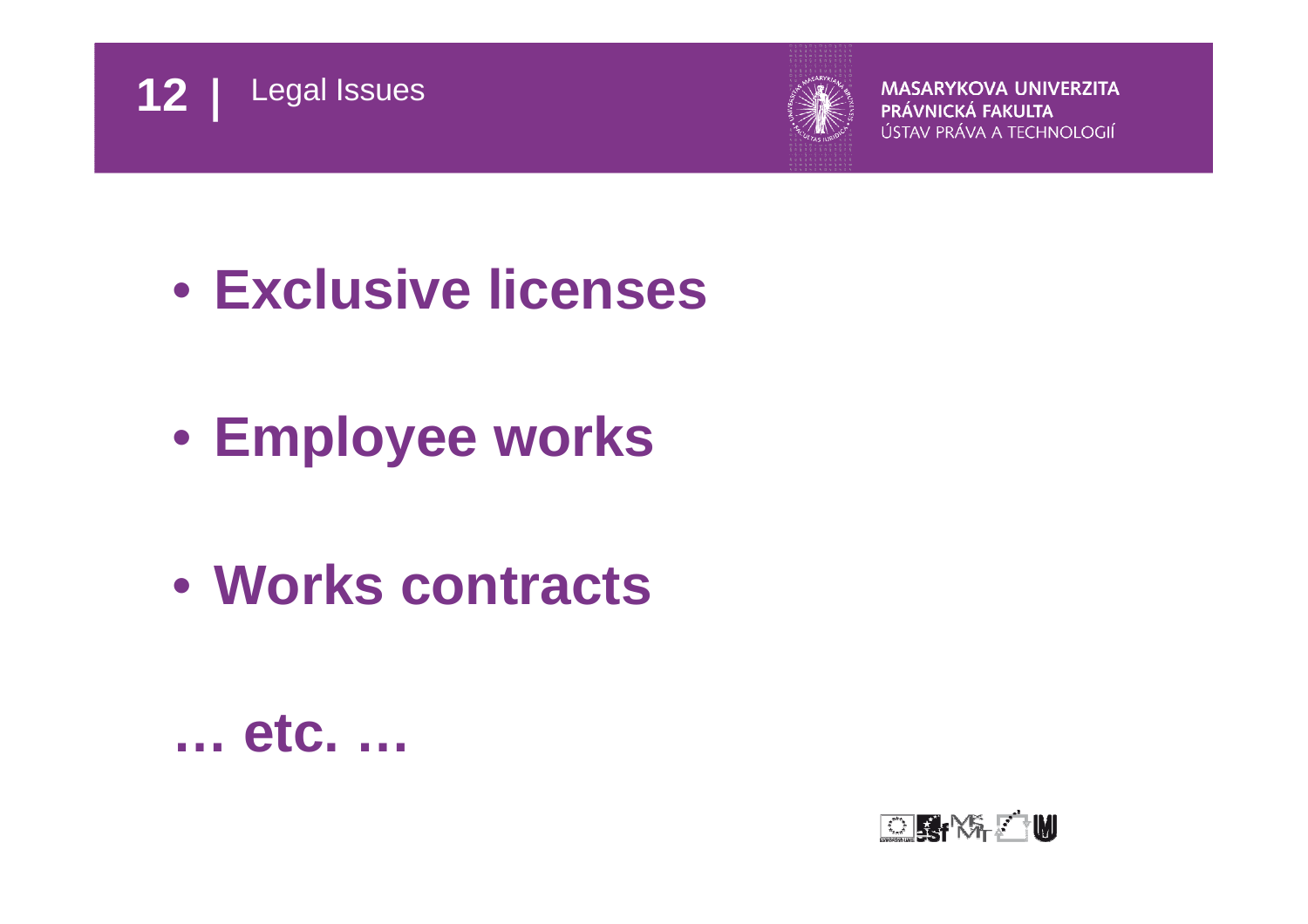



#### **Legal Aspects of Creative Commons Licenses within the Czech legal order**

# **POSSIBLE APPROACHESTO CC LICENSING**

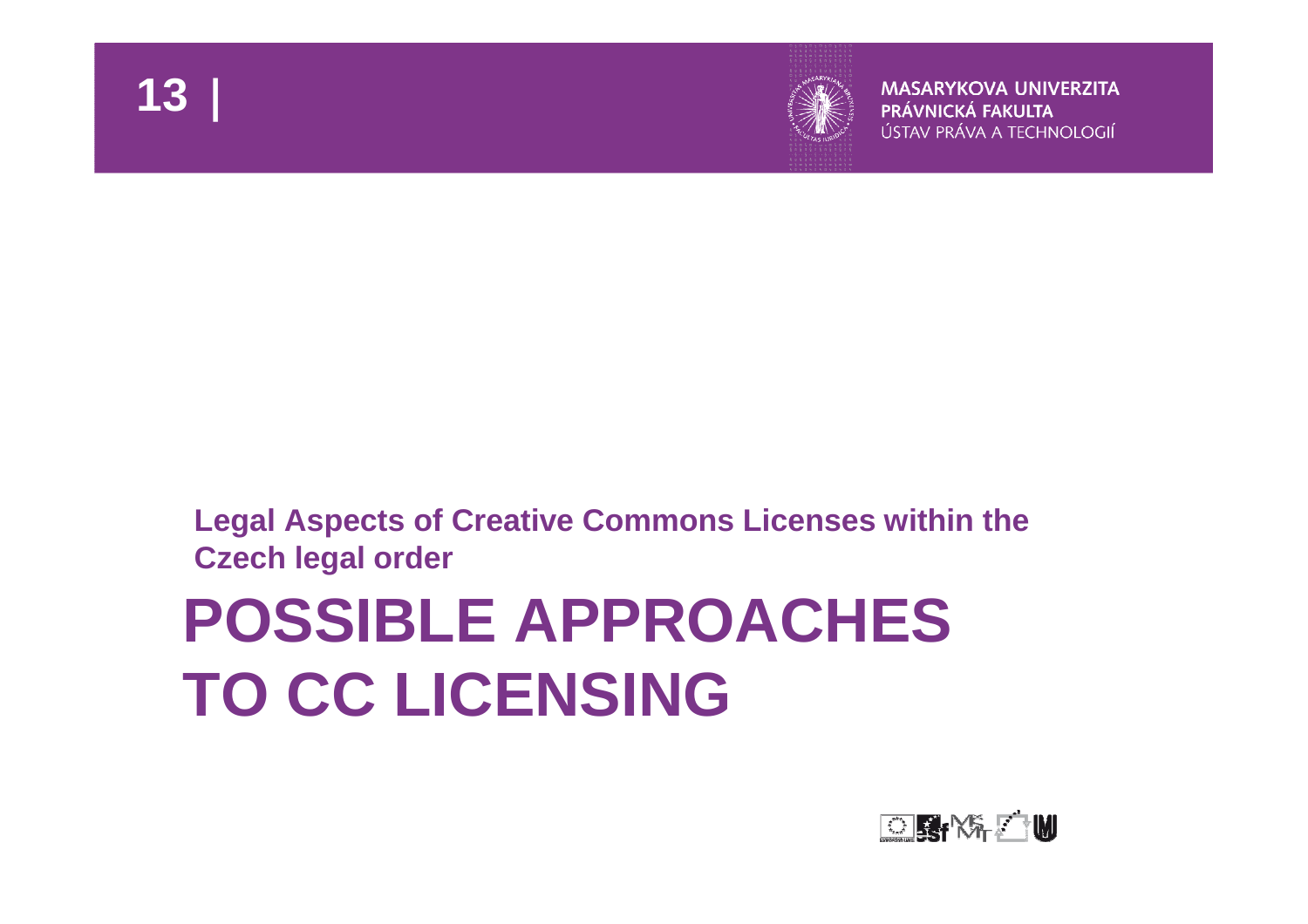



# • **"Gung ho" Approach**

(Example: creativecommons.cz)

## • **"Informed Author" Approach**

(Example: commons.wikimedia.org)

• **"Institutional" Approach**(Example: thesis.cz)

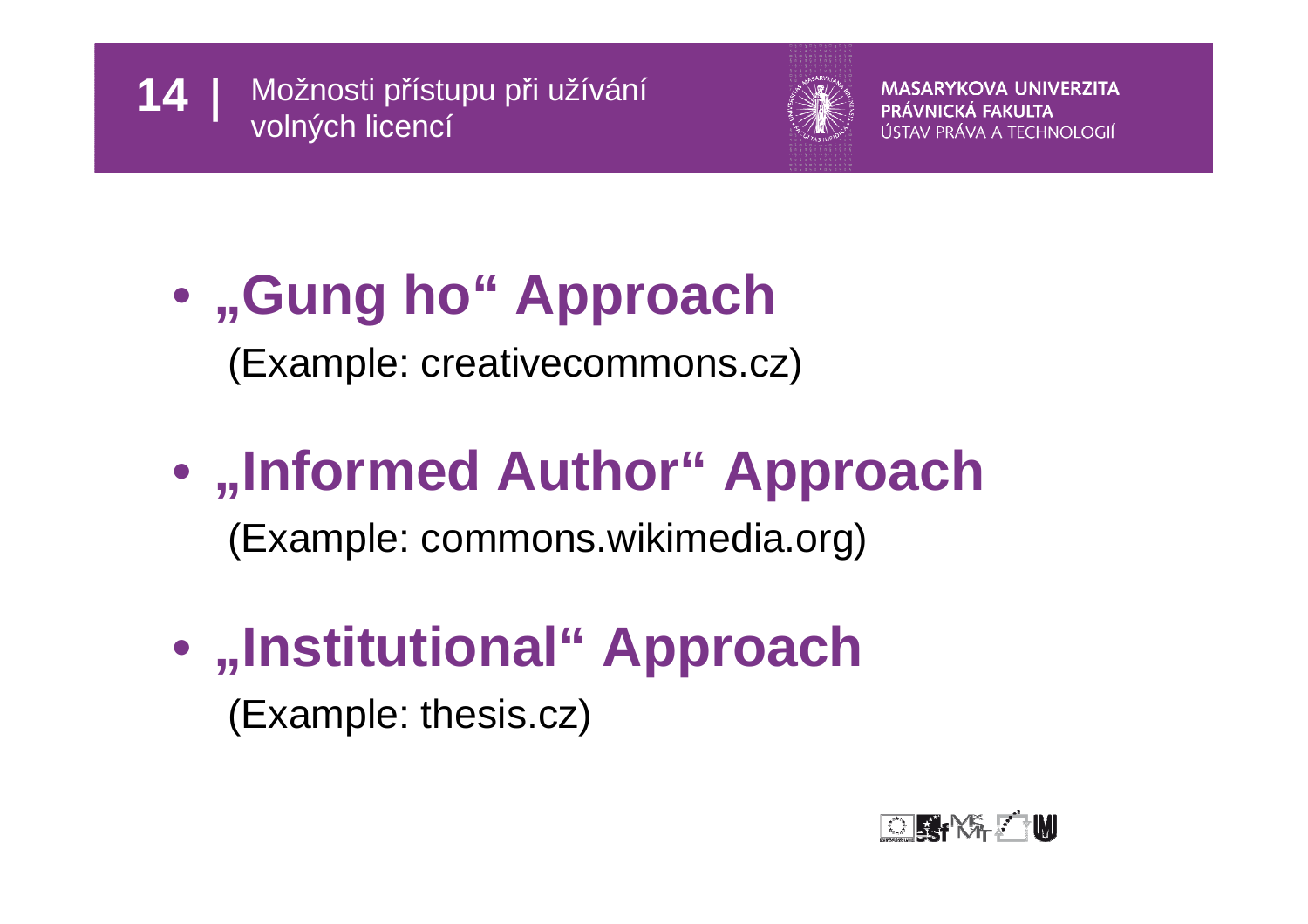



#### **Legal Aspects of Creative Commons Licenses within the Czech legal order**

# **SUMMARY OF THE PRESENTATION**

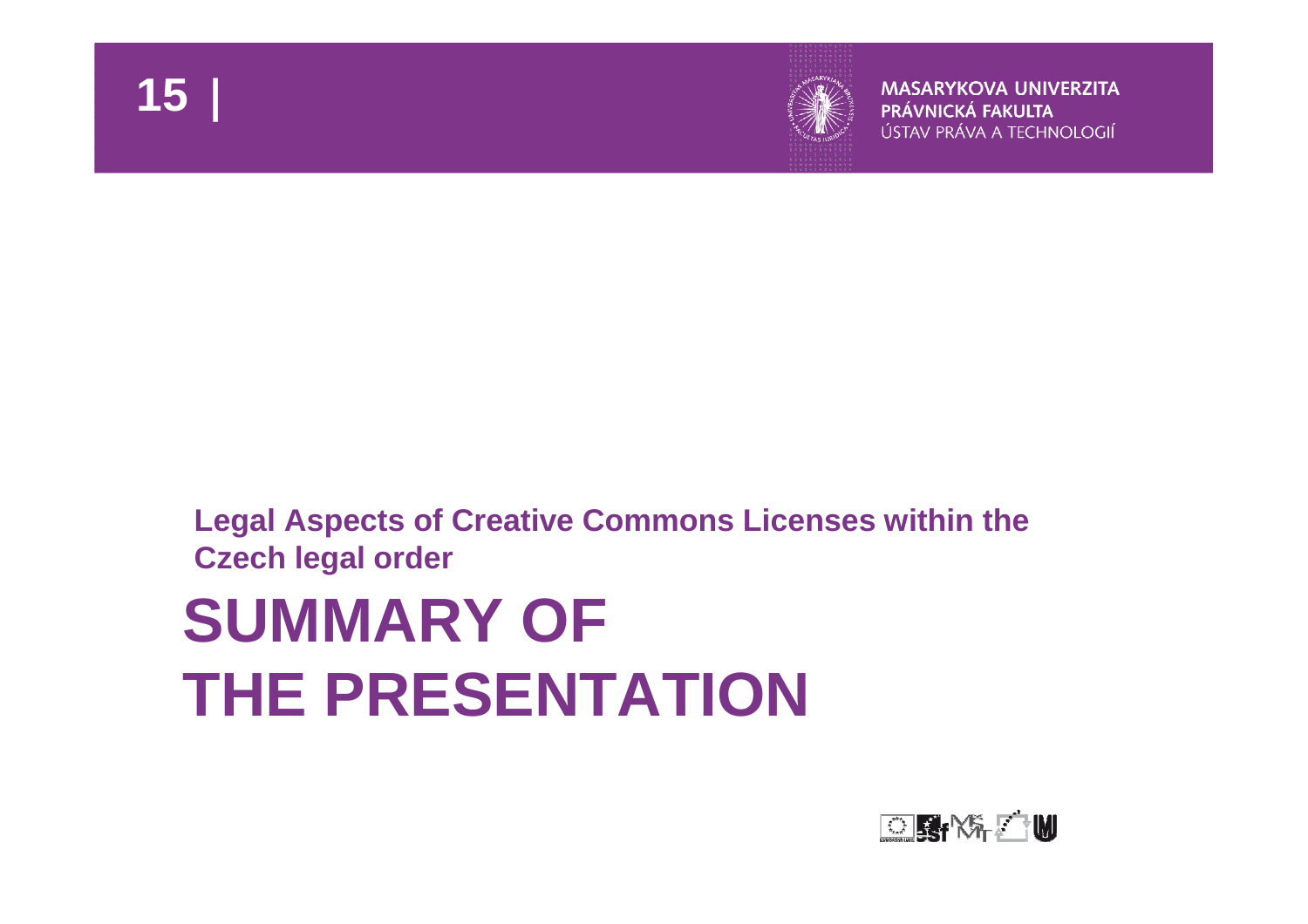



## • **Creative Commons licenses in the Czech Republic**

- **Legal issues**
- **Possible approaches to CC licensing**